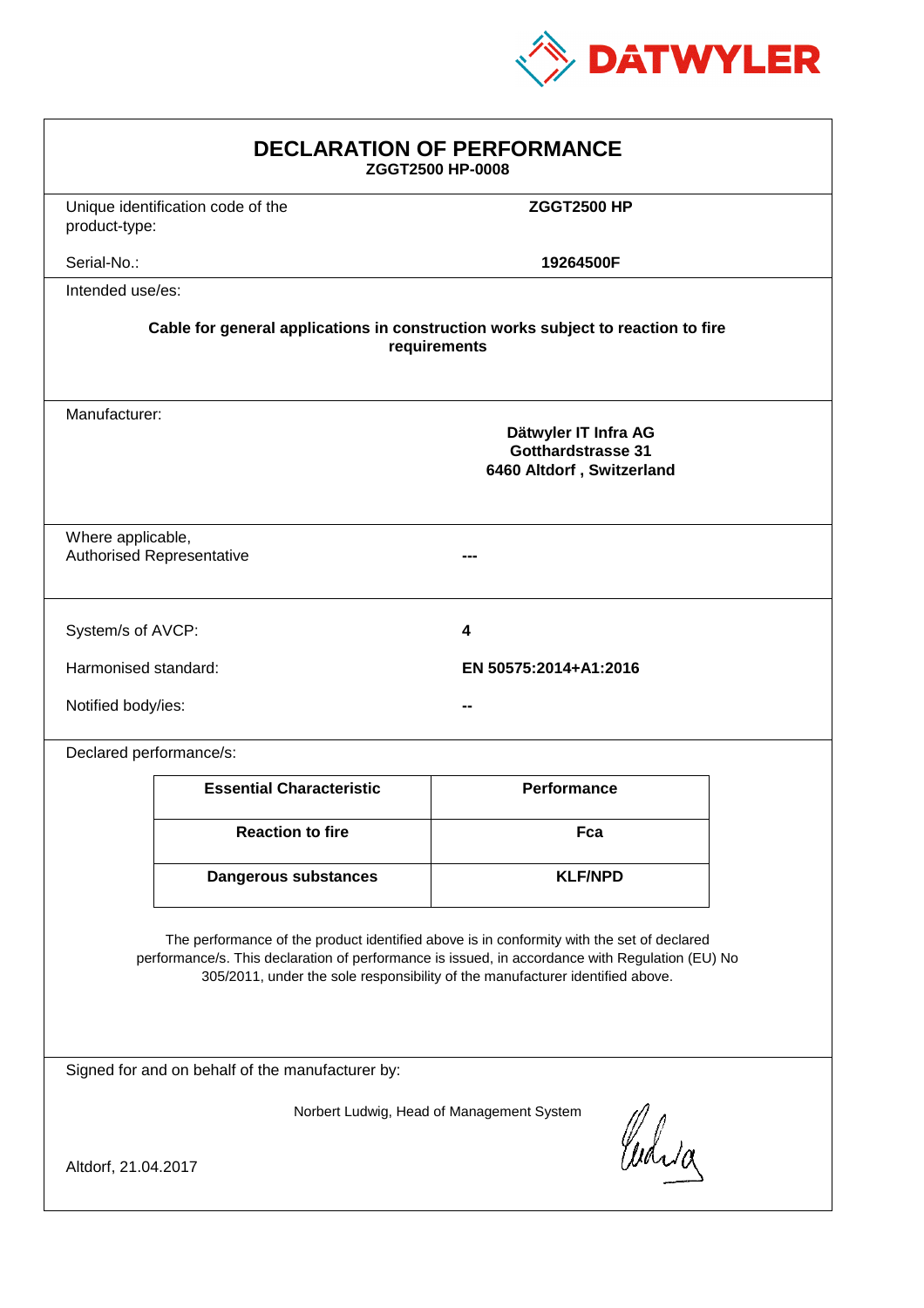

| LEISTUNGSERKLÄRUNG<br>ZGGT2500 HP-0008                                                                                                                                                                                                                     |                                                                             |                       |  |
|------------------------------------------------------------------------------------------------------------------------------------------------------------------------------------------------------------------------------------------------------------|-----------------------------------------------------------------------------|-----------------------|--|
|                                                                                                                                                                                                                                                            | Eindeutiger Kenncode des Produkttyps:                                       | <b>ZGGT2500 HP</b>    |  |
| Serien-Nr.:                                                                                                                                                                                                                                                |                                                                             | 19264500F             |  |
| Verwendungszweck(e):                                                                                                                                                                                                                                       |                                                                             |                       |  |
| Kabel/Leitung für allgemeine Anwendungen in Bauwerken in Bezug auf die<br>Anforderungen an das Brandverhalten                                                                                                                                              |                                                                             |                       |  |
| Hersteller:                                                                                                                                                                                                                                                | Dätwyler IT Infra AG<br>Gotthardstrasse 31<br>6460 Altdorf, Switzerland     |                       |  |
| Wo anwendbar, Bevollmächtigter:                                                                                                                                                                                                                            |                                                                             |                       |  |
|                                                                                                                                                                                                                                                            | System(e) zur Bewertung und Überprüfung der<br>Leistungsbeständigkeit:<br>4 |                       |  |
| Harmonisierte Norm:                                                                                                                                                                                                                                        |                                                                             | EN 50575:2014+A1:2016 |  |
| Notifizierte Stelle(n):                                                                                                                                                                                                                                    |                                                                             |                       |  |
| Erklärte Leistung(en):                                                                                                                                                                                                                                     |                                                                             |                       |  |
|                                                                                                                                                                                                                                                            | <b>Wesentliche Merkmale</b>                                                 | Leistung              |  |
|                                                                                                                                                                                                                                                            | <b>Brandverhalten</b>                                                       | Fca                   |  |
|                                                                                                                                                                                                                                                            | Gefährliche Stoffe                                                          | <b>KLF/NPD</b>        |  |
| Die Leistung des vorstehenden Produkts entspricht der erklärten Leistung/den erklärten<br>Leistungen. Für die Erstellung der Leistungserklärung im Einklang mit der Verordnung (EU) Nr.<br>305/2011 ist allein der obengenannte Hersteller verantwortlich. |                                                                             |                       |  |
| Unterzeichnet für den Hersteller und im Namen des Herstellers von:                                                                                                                                                                                         |                                                                             |                       |  |
| Norbert Ludwig, Head of Management System<br>Waia<br>Altdorf, 21.04.2017                                                                                                                                                                                   |                                                                             |                       |  |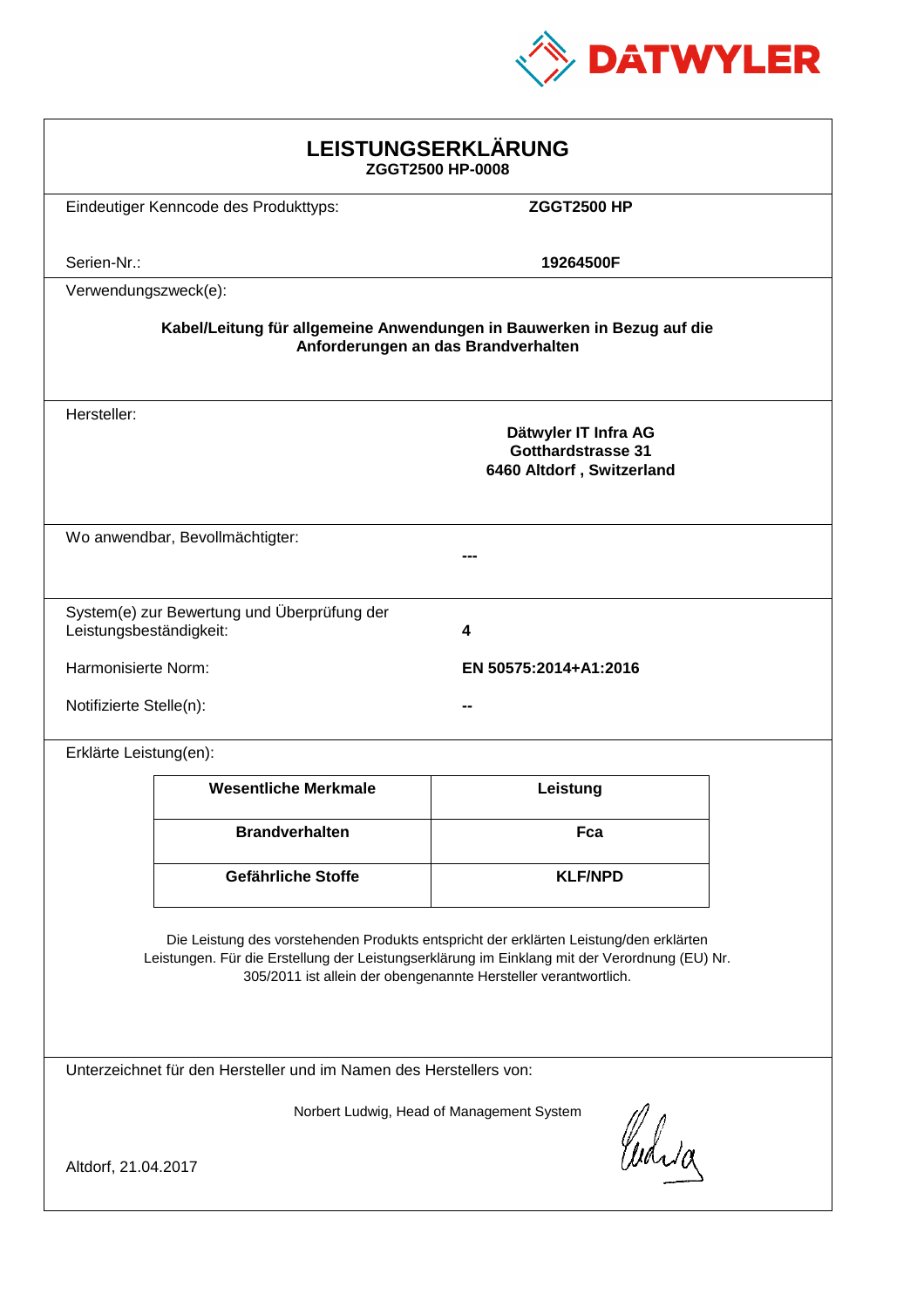

| <b>PRESTATIEVERKLARING</b><br>ZGGT2500 HP-0008                                                                                                                                                                                                                              |                                                                         |                            |  |  |
|-----------------------------------------------------------------------------------------------------------------------------------------------------------------------------------------------------------------------------------------------------------------------------|-------------------------------------------------------------------------|----------------------------|--|--|
| producttype:                                                                                                                                                                                                                                                                | Unieke identificatiecode van het<br><b>ZGGT2500 HP</b>                  |                            |  |  |
| Serienr.:                                                                                                                                                                                                                                                                   |                                                                         | 19264500F                  |  |  |
| Beoogd(e) gebruik(en):                                                                                                                                                                                                                                                      |                                                                         |                            |  |  |
| Kabels voor algemene toepassingen in bouwwerken die onder<br>voorschriften inzake materiaalgedrag bij brand vallen                                                                                                                                                          |                                                                         |                            |  |  |
| Fabrikant:<br>Dätwyler IT Infra AG<br><b>Gotthardstrasse 31</b><br>6460 Altdorf, Switzerland                                                                                                                                                                                |                                                                         |                            |  |  |
| indien van toepassing, Gemachtigde:                                                                                                                                                                                                                                         |                                                                         |                            |  |  |
| prestatiebestendigheid:<br>Geharmoniseerde norm:<br>Aangemelde instantie(s):                                                                                                                                                                                                | Het systeem of de systemen voor de<br>beoordeling en verificatie van de | 4<br>EN 50575:2014+A1:2016 |  |  |
| Aangegeven prestatie(s)                                                                                                                                                                                                                                                     |                                                                         |                            |  |  |
|                                                                                                                                                                                                                                                                             | Essentiële kenmerken                                                    | <b>Prestatie</b>           |  |  |
|                                                                                                                                                                                                                                                                             | <b>Brandreactie</b>                                                     | Fca                        |  |  |
|                                                                                                                                                                                                                                                                             | Gevaarlijke stoffen                                                     | <b>KLF/NPD</b>             |  |  |
| De prestaties van het hierboven omschreven product zijn conform de aangegeven prestaties. Deze<br>prestatieverklaring wordt in overeenstemming met Verordening (EU) nr. 305/2011 onder de exclusieve<br>verantwoordelijkheid van de hierboven vermelde fabrikant verstrekt. |                                                                         |                            |  |  |
| Ondertekend voor en namens de fabrikant door:                                                                                                                                                                                                                               |                                                                         |                            |  |  |
| Norbert Ludwig, Head of Management System<br>Curia<br>Altdorf, 21.04.2017                                                                                                                                                                                                   |                                                                         |                            |  |  |
|                                                                                                                                                                                                                                                                             |                                                                         |                            |  |  |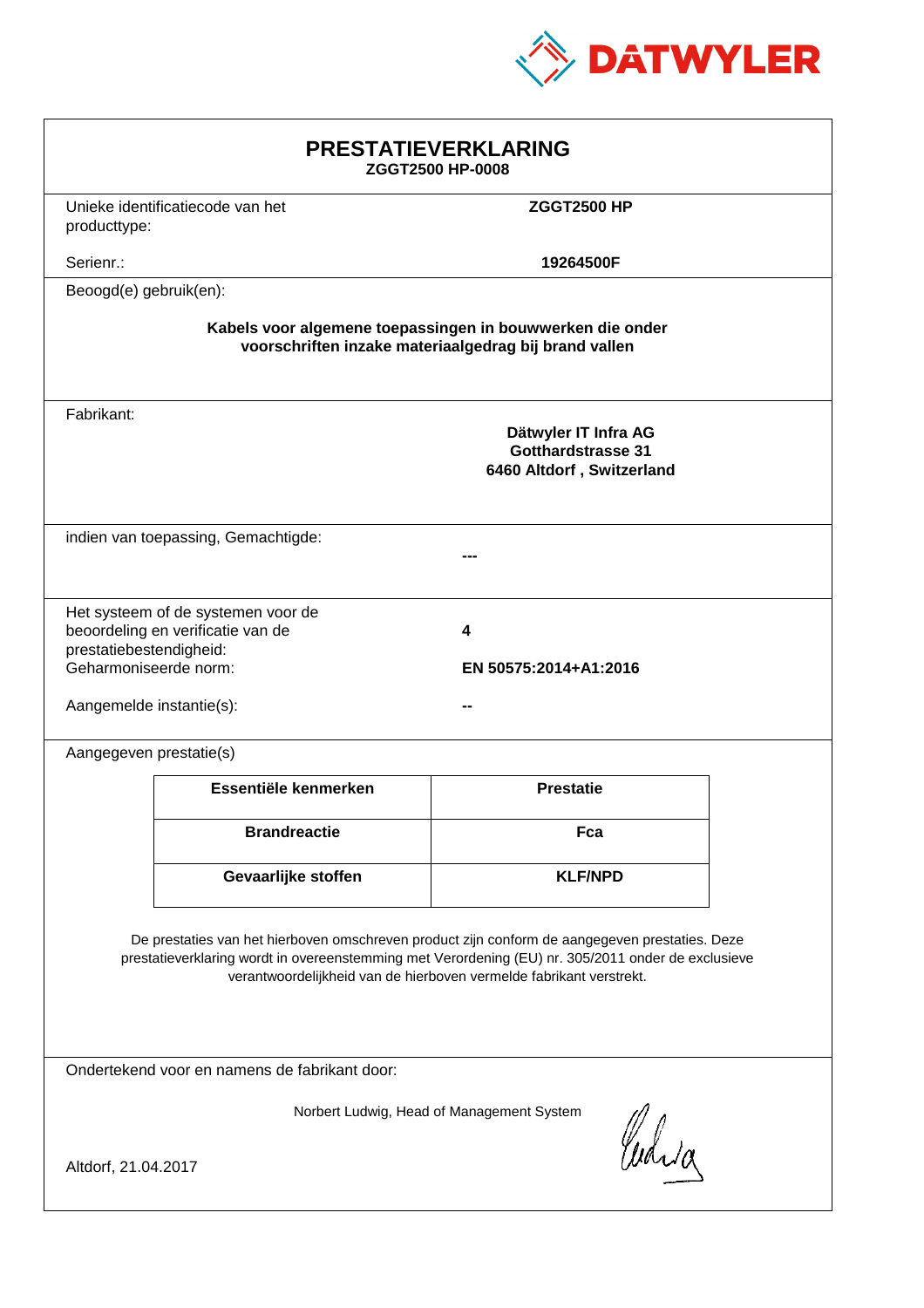

| DÉCLARATION DES PERFORMANCES<br>ZGGT2500 HP-0008                                                                                                                                                                                                                 |                                                                                                                |                                                                                |  |  |
|------------------------------------------------------------------------------------------------------------------------------------------------------------------------------------------------------------------------------------------------------------------|----------------------------------------------------------------------------------------------------------------|--------------------------------------------------------------------------------|--|--|
| produit type:                                                                                                                                                                                                                                                    | Code d'identification unique du                                                                                | <b>ZGGT2500 HP</b>                                                             |  |  |
| Numéro de série:                                                                                                                                                                                                                                                 |                                                                                                                | 19264500F                                                                      |  |  |
| Usage(s) prévu(s):                                                                                                                                                                                                                                               |                                                                                                                |                                                                                |  |  |
|                                                                                                                                                                                                                                                                  | Câble pour applications générales dans les ouvrages de construction soumis<br>aux exigences de réaction au feu |                                                                                |  |  |
| Fabricant:                                                                                                                                                                                                                                                       |                                                                                                                | Dätwyler IT Infra AG<br><b>Gotthardstrasse 31</b><br>6460 Altdorf, Switzerland |  |  |
|                                                                                                                                                                                                                                                                  | Le cas échéant, Mandataire                                                                                     |                                                                                |  |  |
| performances:<br>Norme harmonisée:<br>Organisme(s) notifié(s):                                                                                                                                                                                                   | Système(s) d'évaluation et de<br>vérification de la constance des                                              | 4<br>EN 50575:2014+A1:2016                                                     |  |  |
|                                                                                                                                                                                                                                                                  | Performance(s) déclarée(s):                                                                                    |                                                                                |  |  |
|                                                                                                                                                                                                                                                                  | Caractéristique essentielle                                                                                    | <b>Performance</b>                                                             |  |  |
|                                                                                                                                                                                                                                                                  | Réaction au feu                                                                                                | Fca                                                                            |  |  |
|                                                                                                                                                                                                                                                                  | <b>Substances dangereuses</b>                                                                                  | <b>KLF/NPD</b>                                                                 |  |  |
| Les performances du produit identifié ci-dessus sont conformes aux performances déclarées.<br>Conformément au règlement (UE) no 305/2011, la présente déclaration des performances est<br>établie sous la seule responsabilité du fabricant mentionné ci-dessus. |                                                                                                                |                                                                                |  |  |
| Signé pour le fabricant et en son nom par:                                                                                                                                                                                                                       |                                                                                                                |                                                                                |  |  |
| Norbert Ludwig, Head of Management System<br>Curia<br>Altdorf, 21.04.2017                                                                                                                                                                                        |                                                                                                                |                                                                                |  |  |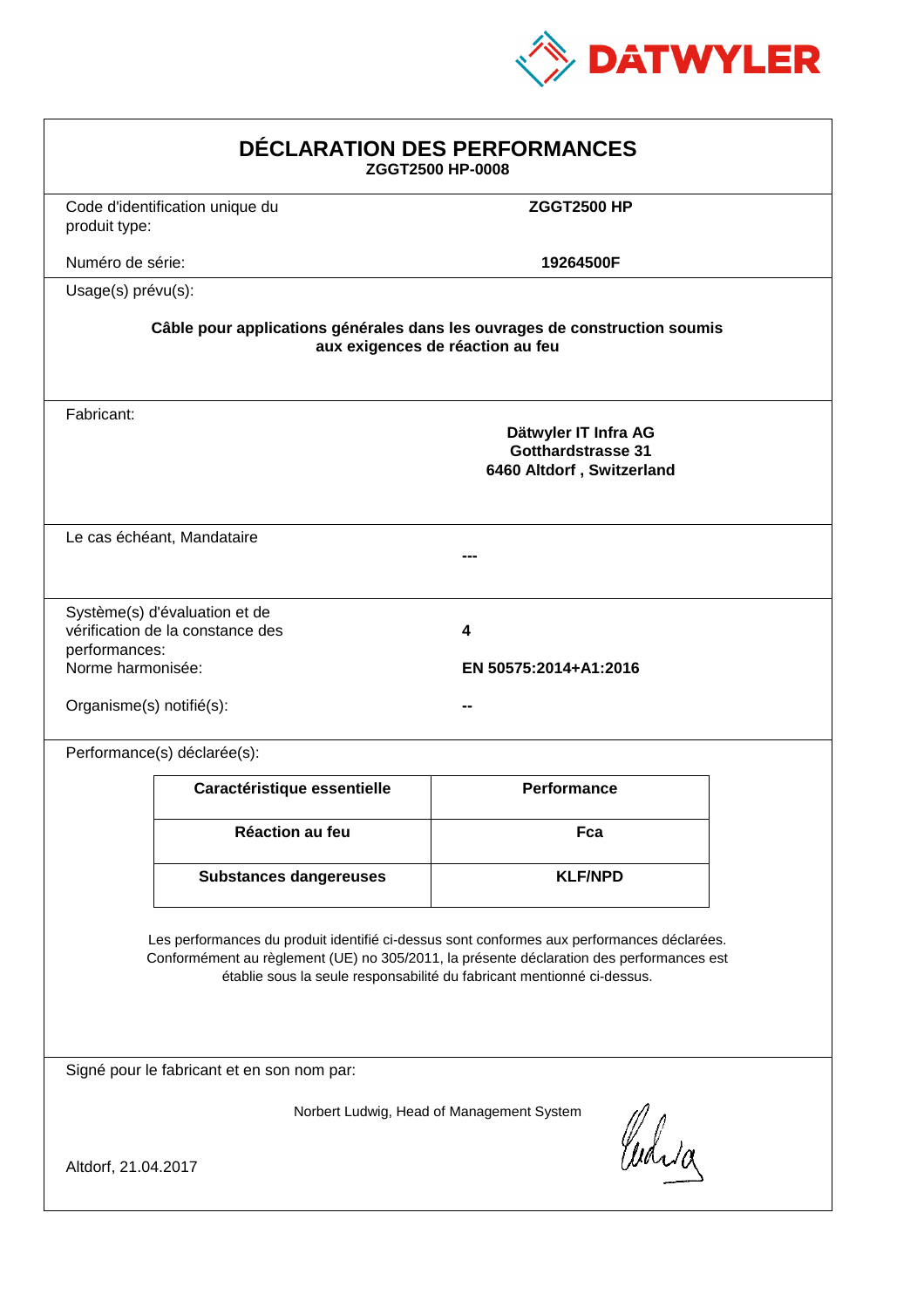

| <b>DECLARACIÓN DE PRESTACIONES</b><br>ZGGT2500 HP-0008                                                                                                                                                                                                                                         |                                                                                |                            |  |  |
|------------------------------------------------------------------------------------------------------------------------------------------------------------------------------------------------------------------------------------------------------------------------------------------------|--------------------------------------------------------------------------------|----------------------------|--|--|
| producto tipo:                                                                                                                                                                                                                                                                                 | Código de identificación única del                                             | <b>ZGGT2500 HP</b>         |  |  |
| Número de serie:                                                                                                                                                                                                                                                                               |                                                                                | 19264500F                  |  |  |
| Usos previstos:                                                                                                                                                                                                                                                                                |                                                                                |                            |  |  |
| Cable sujeto a requisitos de reacción al fuego para aplicaciones generales en obras<br>de construcción                                                                                                                                                                                         |                                                                                |                            |  |  |
| Fabricante:                                                                                                                                                                                                                                                                                    | Dätwyler IT Infra AG<br><b>Gotthardstrasse 31</b><br>6460 Altdorf, Switzerland |                            |  |  |
|                                                                                                                                                                                                                                                                                                | En su caso, Representante autorizado:                                          |                            |  |  |
| (EVCP):<br>Norma armonizada:<br>Organismos notificados:                                                                                                                                                                                                                                        | Sistemas de evaluación y verificación<br>de la constancia de las prestaciones  | 4<br>EN 50575:2014+A1:2016 |  |  |
|                                                                                                                                                                                                                                                                                                | Prestaciones declaradas:                                                       |                            |  |  |
|                                                                                                                                                                                                                                                                                                | Característica esencial                                                        | <b>Prestaciones</b>        |  |  |
|                                                                                                                                                                                                                                                                                                | Reacción al fuego                                                              | Fca                        |  |  |
|                                                                                                                                                                                                                                                                                                | <b>Sustancias peligrosas</b>                                                   | <b>KLF/NPD</b>             |  |  |
| Las prestaciones del producto identificado anteriormente son conformes con el conjunto de<br>prestaciones declaradas. La presente declaración de prestaciones se emite, de conformidad con<br>el Reglamento (UE) nº 305/2011, bajo la sola responsabilidad del fabricante arriba identificado. |                                                                                |                            |  |  |
| Firmado por y en nombre del fabricante por:                                                                                                                                                                                                                                                    |                                                                                |                            |  |  |
| Norbert Ludwig, Head of Management System<br>Curia<br>Altdorf, 21.04.2017                                                                                                                                                                                                                      |                                                                                |                            |  |  |